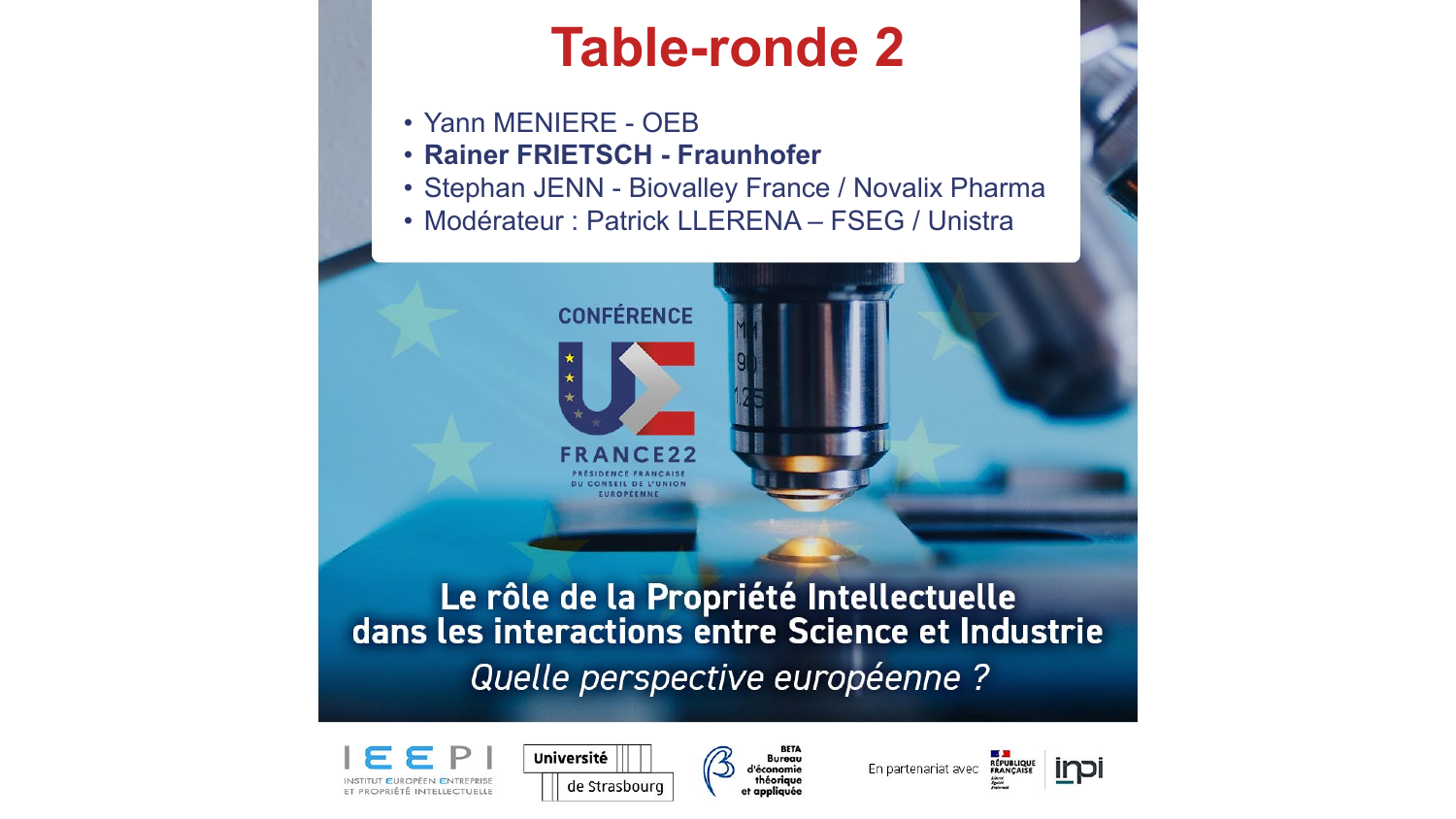### KNOWLEDGE AND TECHNOLOGY TRANSFER IN GERMANY: A FRAUNHOFER PERSPECTIVE

#### Dr. Rainer Frietsch, 07. April 2021, Strasbourg

Conférence: Le rôle de la PI dans les interactions entre Science et Industrie : quelle perspective européenne ?



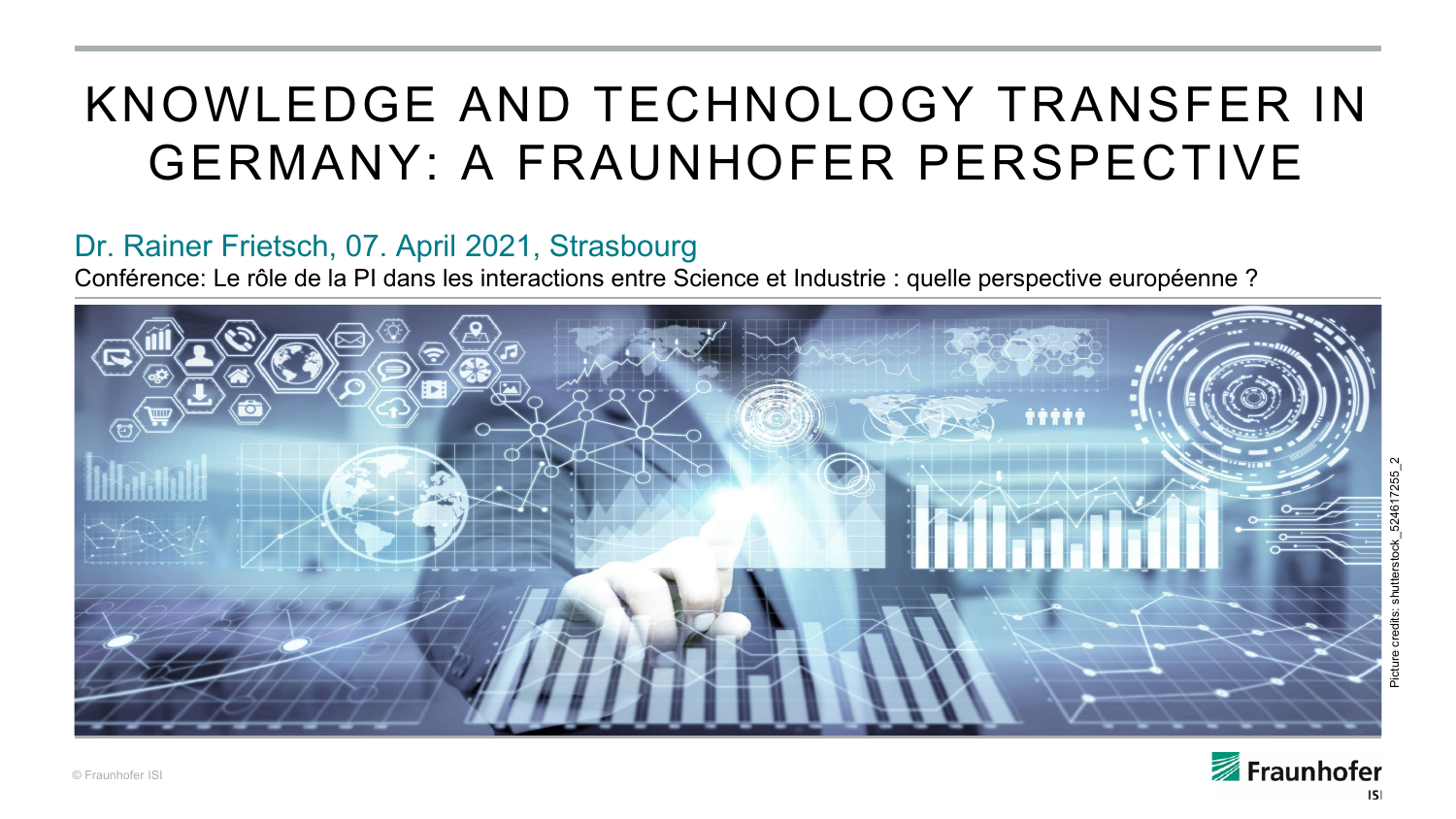## THE MISSION ORIENTATION IN THE GERMAN RESEARCH LANDSCAPE

Core messages:

- the mission orientation and the different institutional structures lead to different contributions in the transfer of knowledge and technlogy
- a number of instruments beyond IPR licensing are in use

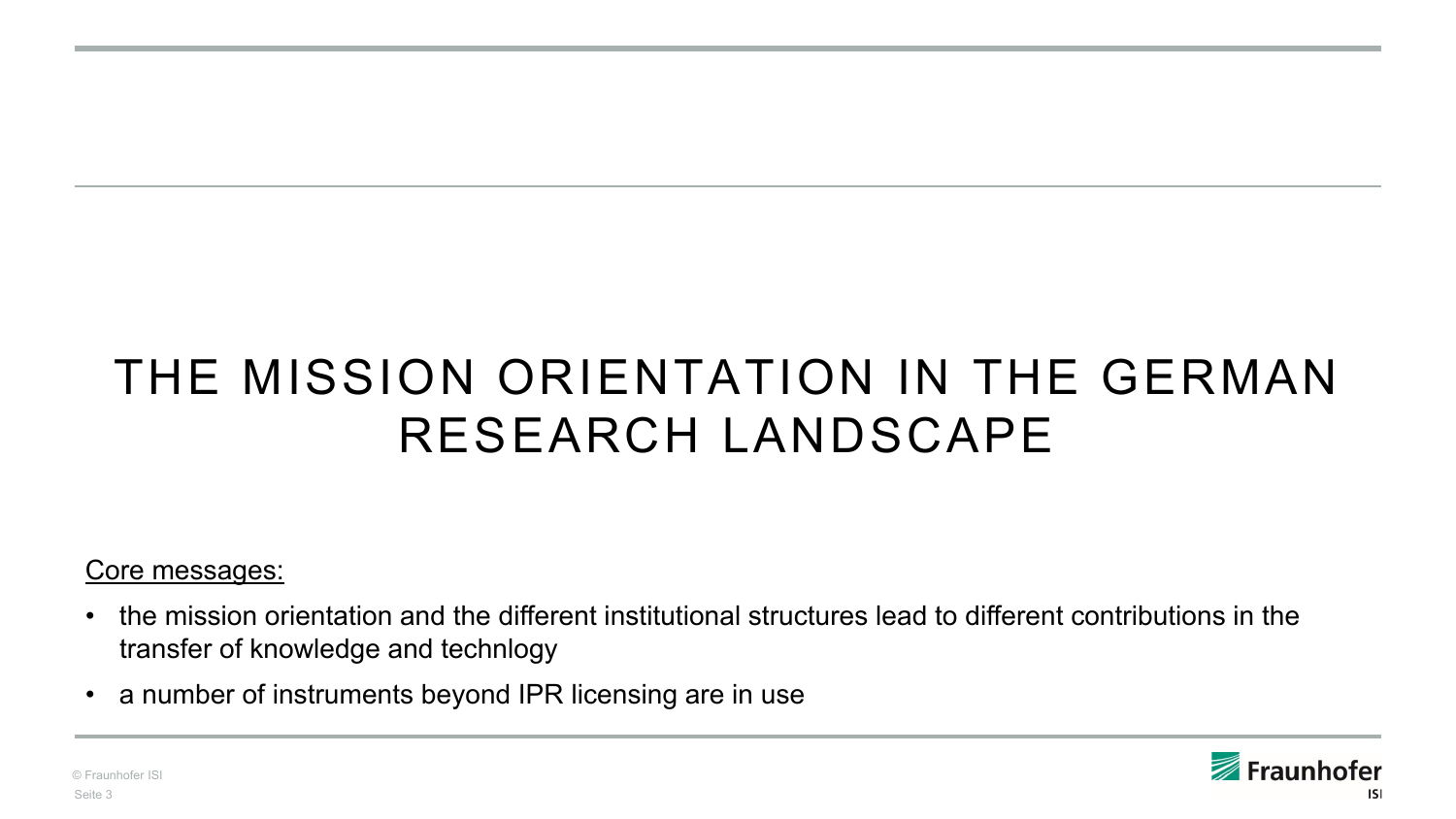#### Missions: division of labour in the German science system, 2018



own representation.

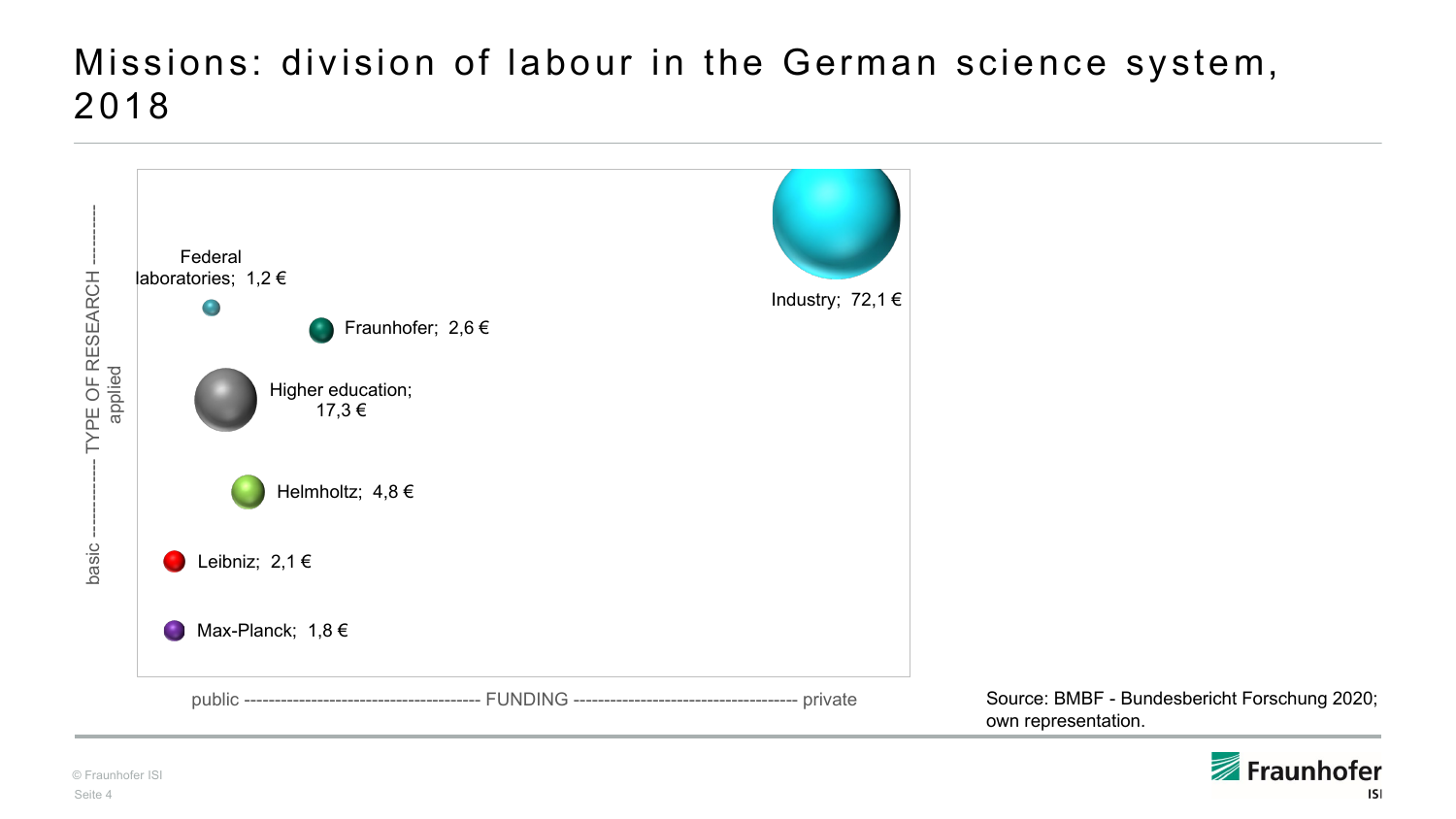#### Missions: their implications N of patents and publications, 2010-12, 2014-16, 2018-20

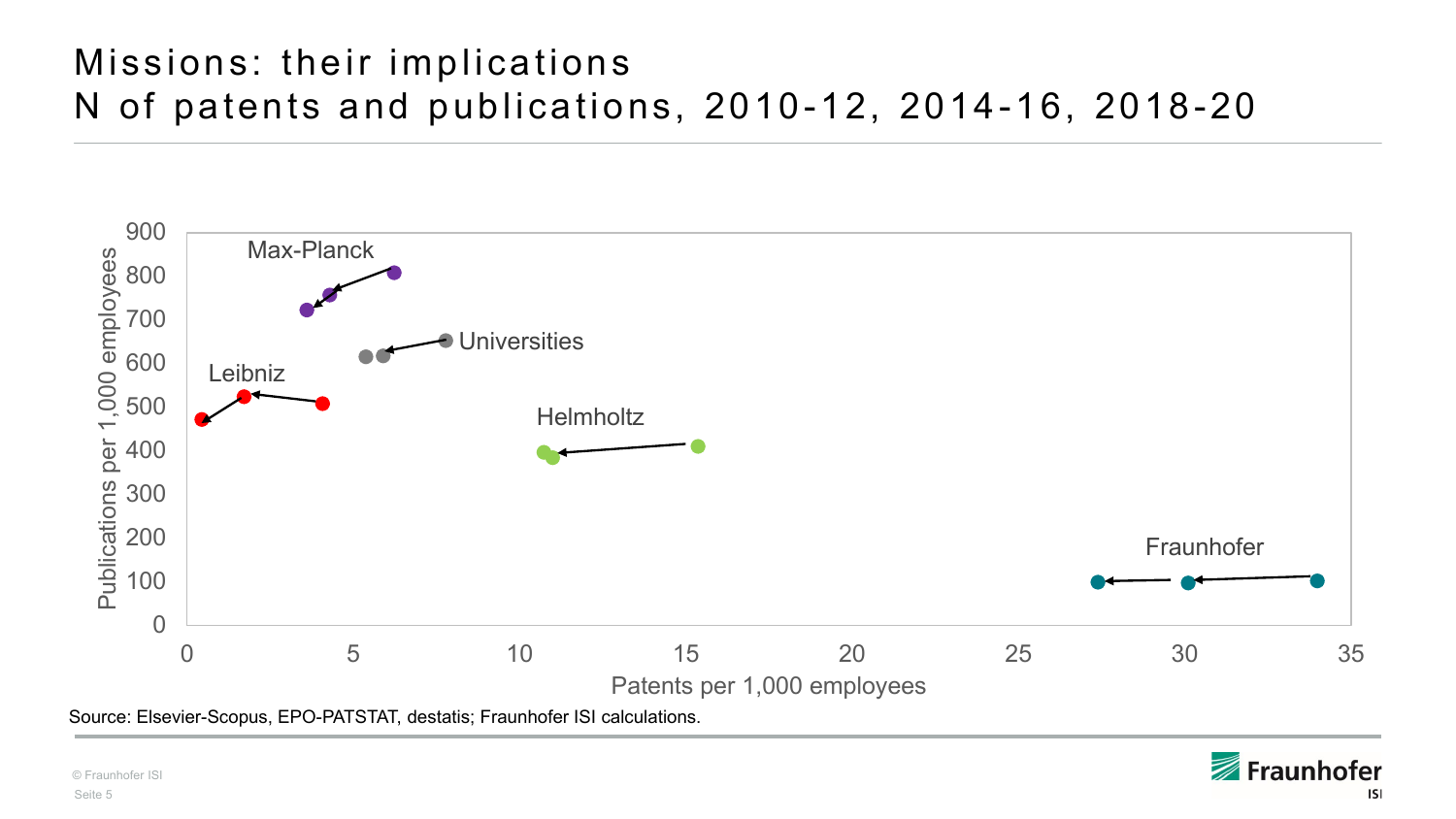

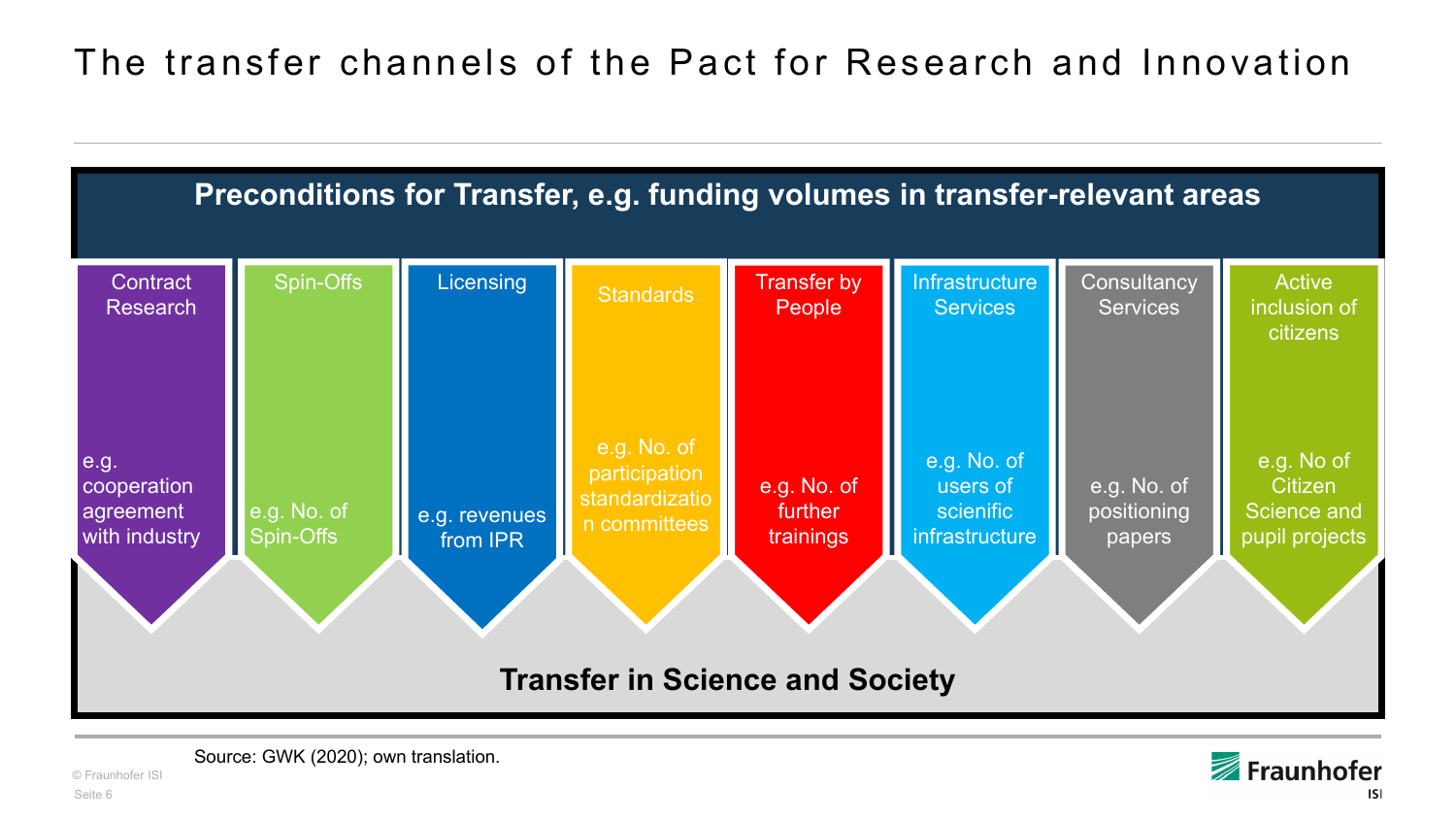#### Knowledge and technology transfer channels





© Fraunhofer ISI Source: own representation.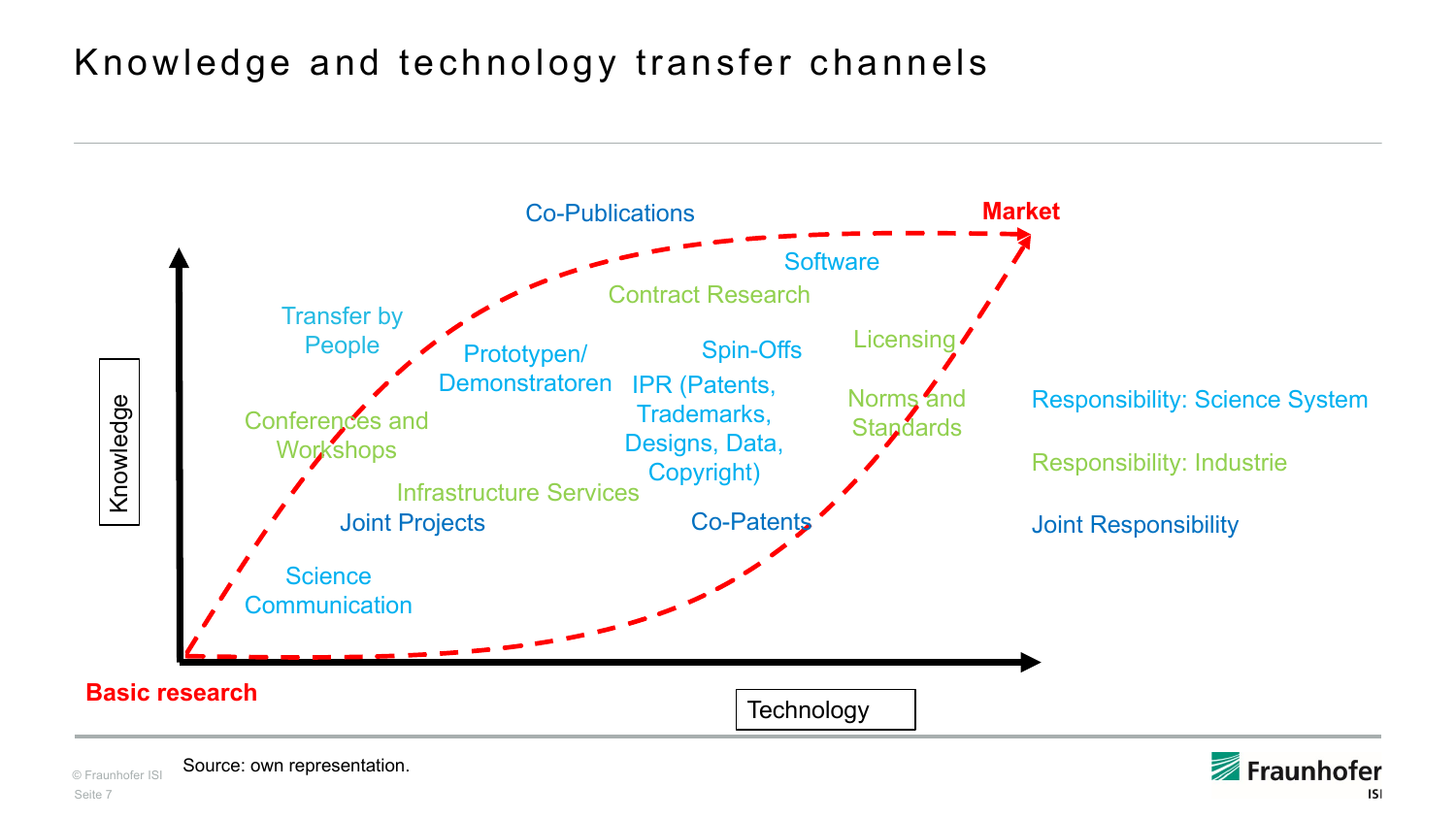## PATENTS FILED BY PUBLIC RESEARCH ORGANISATIONS VS. ACADEMIC PATENTS

Core messages:

• There is a lot more knoweldge and technology that results in IPR than what is filed by public research organisations

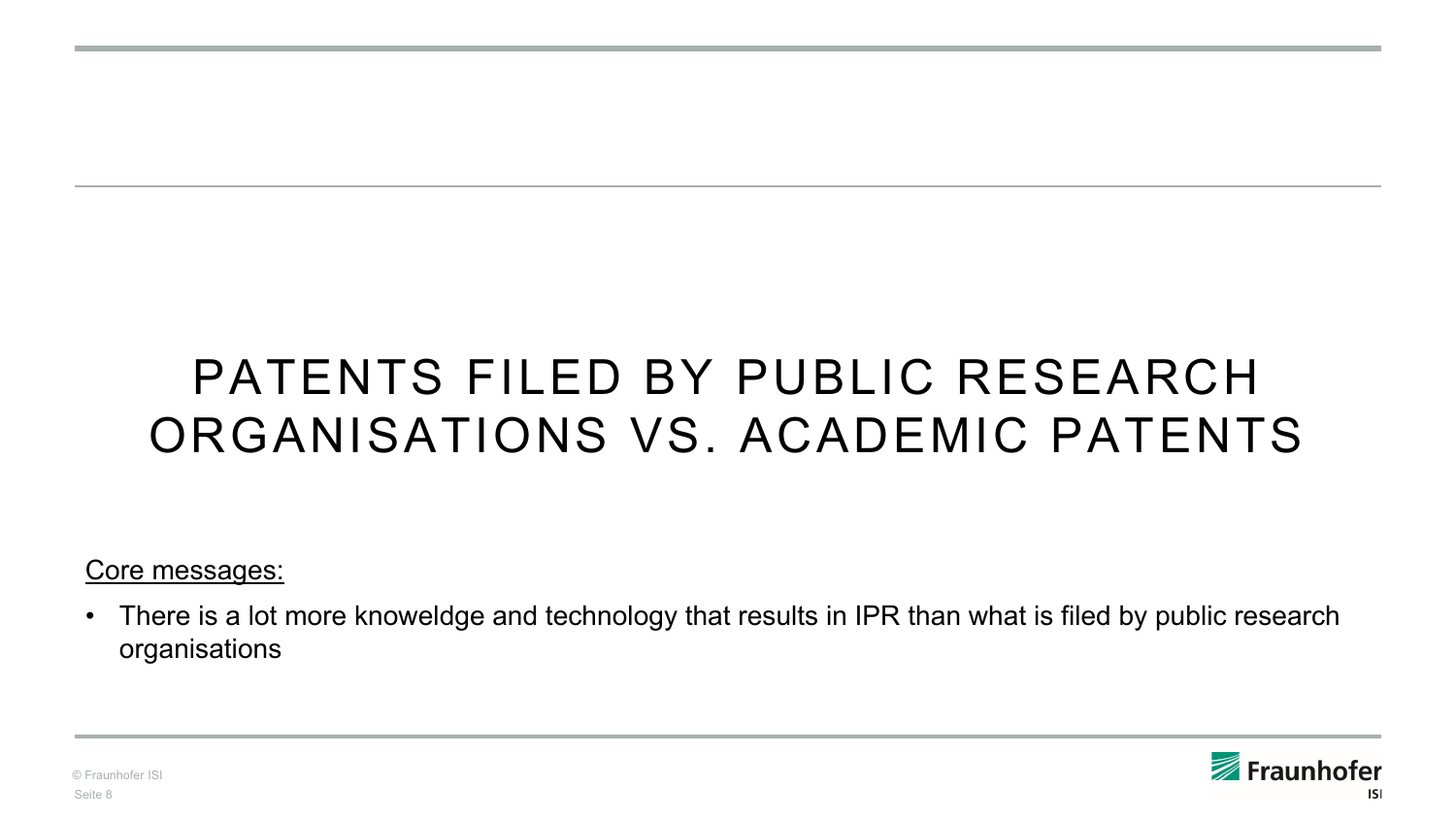#### Shares of patents filed by universities in total country filings at the EPO



Fraunhofer **ISI**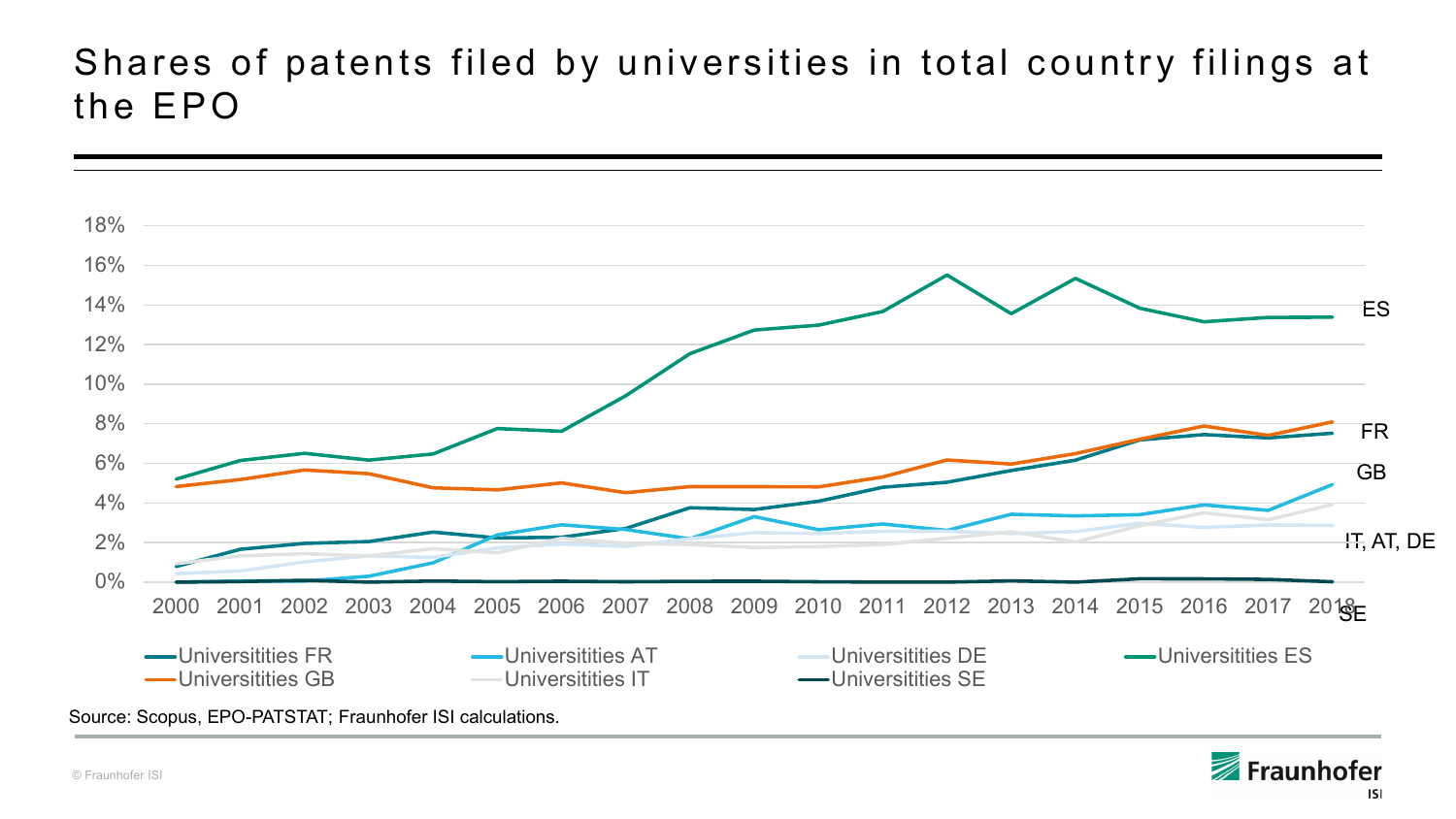#### No. and shares of academic patents (universities ), filings at the EPO



Source: Scopus, EPO-PATSTAT; Fraunhofer ISI calculations.

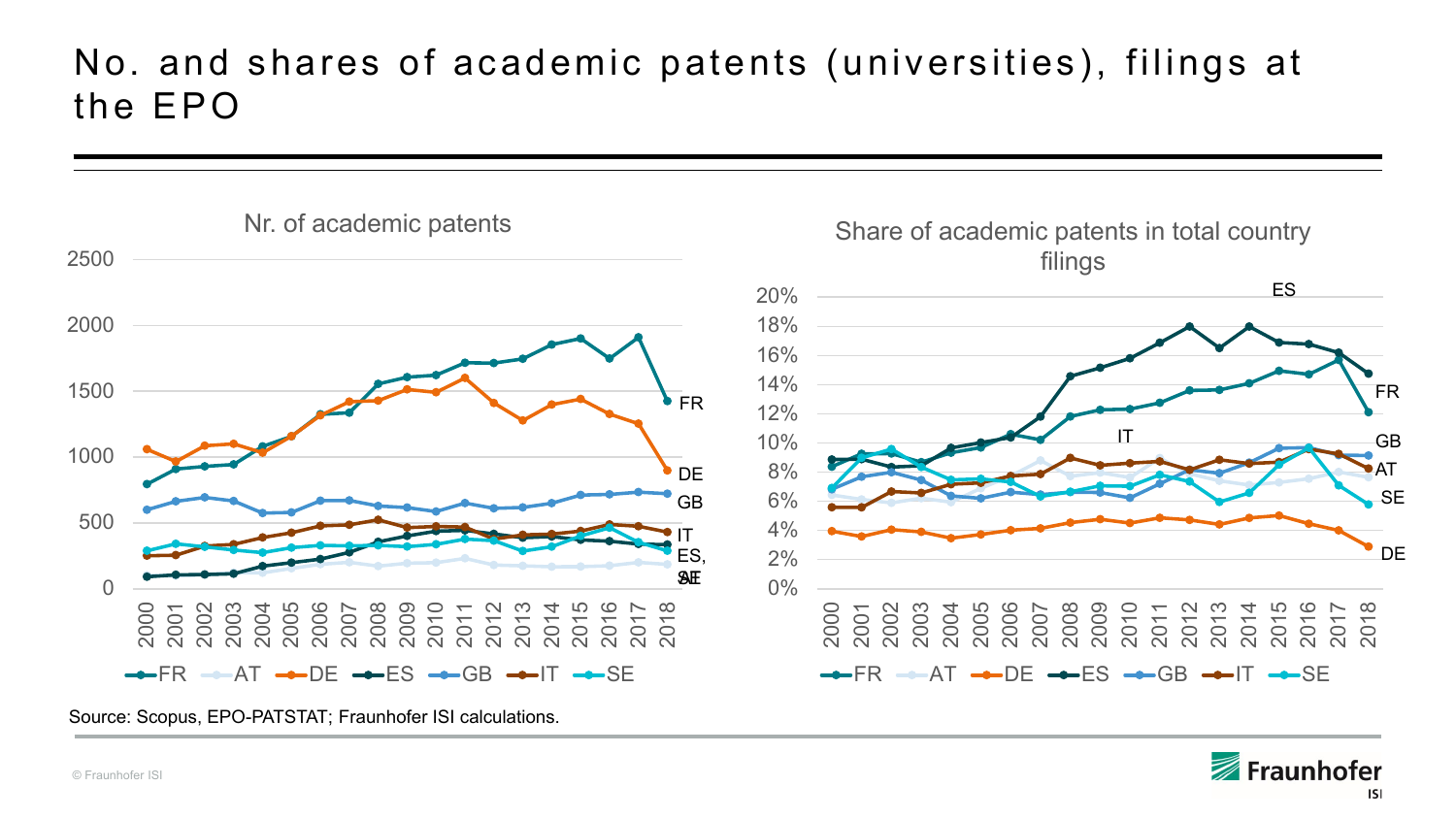#### Numbers of academic patents relative to university -filed patents, fiings at the EPO



Source: Scopus, EPO-PATSTAT; Fraunhofer ISI calculations.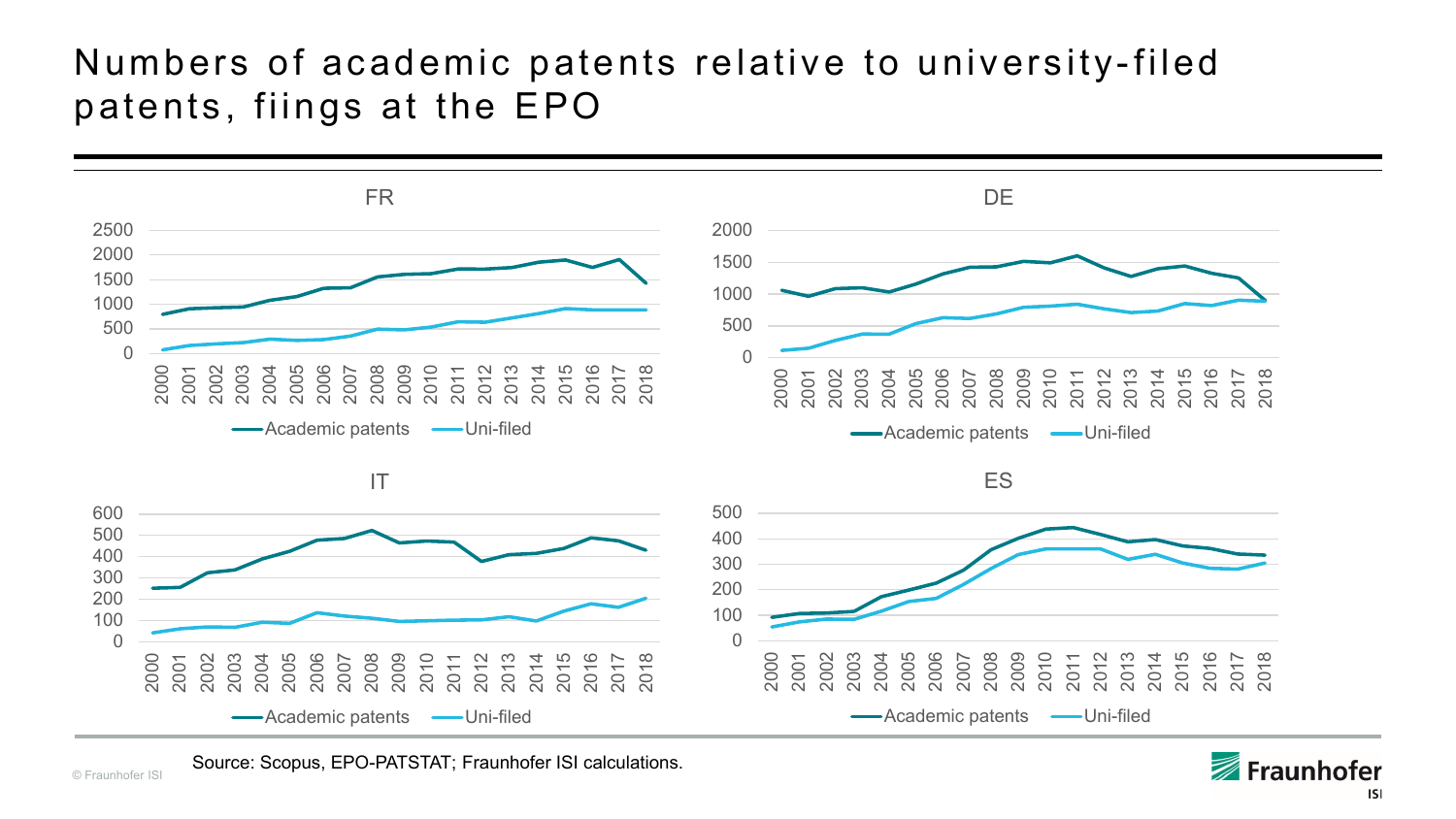### Owners of academic patents by country, filings at the EPO









Source: Scopus, EPO-PATSTAT; Fraunhofer ISI calculations.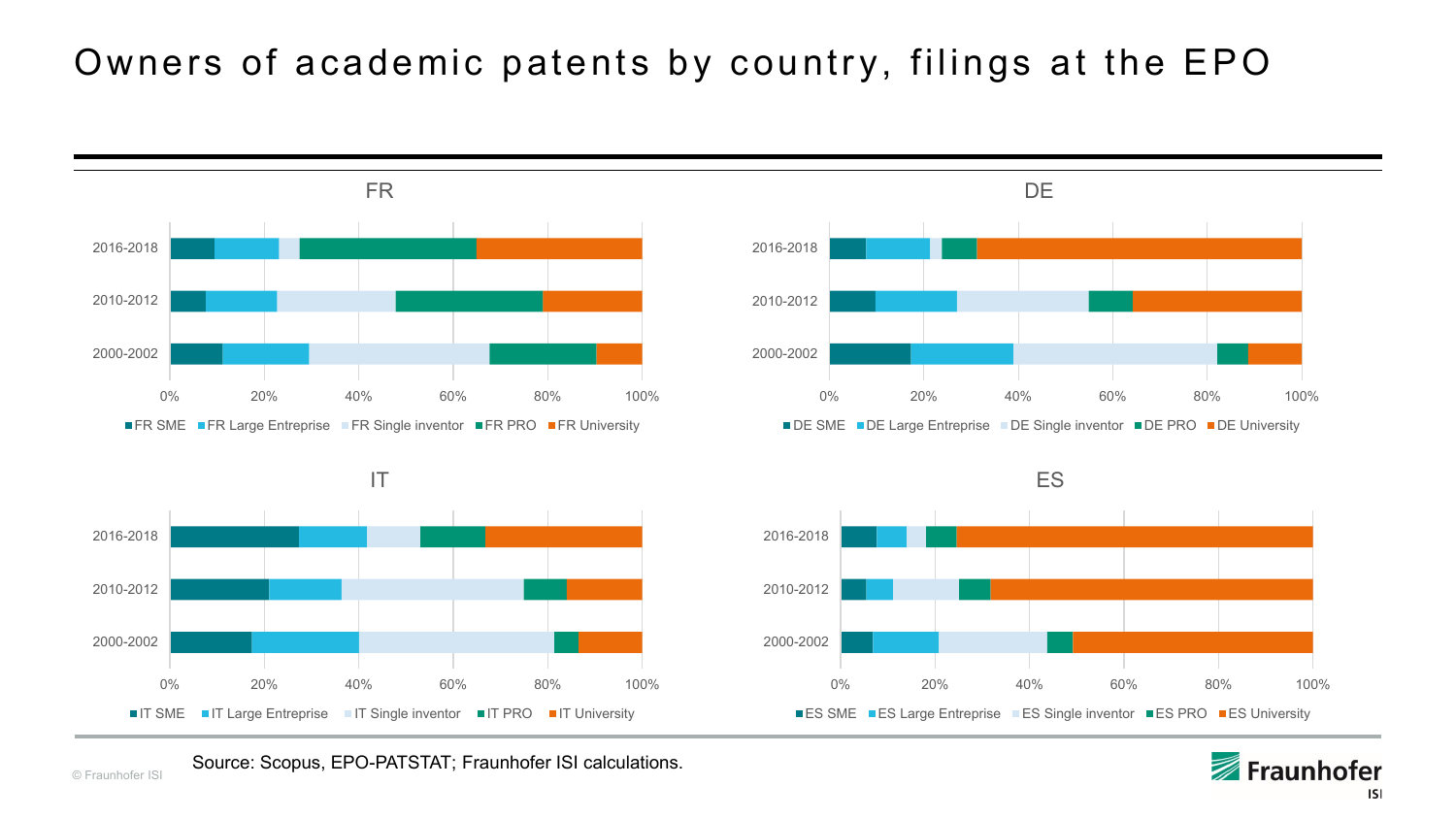## IP-BASED AND KNOWLEDGE-BASED SPIN-OFFS

#### Core messages:

- the number of IP-based spin-offs varies between organizations due to their role in technology production
- the number of knowledge-based spin-offs is considerably higher and focused on ICT and technical services



© Fraunhofer ISI Seite 13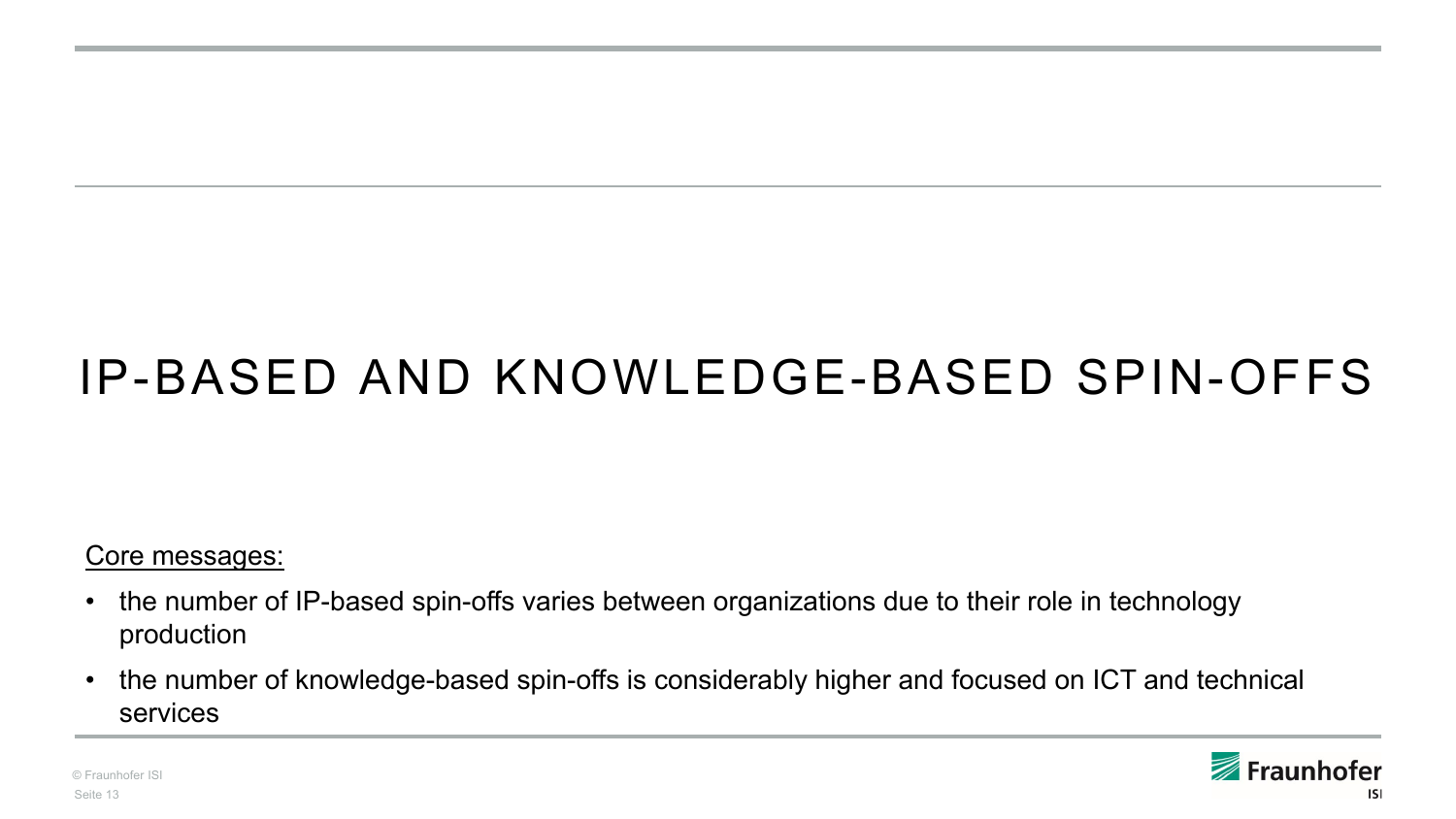#### Absolute number of IP-based spin-offs for a selected set of national and international organisations, 2017-2019



© Fraunhofer ISI Seite 14 Absolute numbers for CNRS are partly interpolated and are estimated based on incomplete time series and general information in annual reports. Source: Frietsch et al. 2021; data sources: AUTM, annual reports of the organizations; GWK 2020.



**ISI**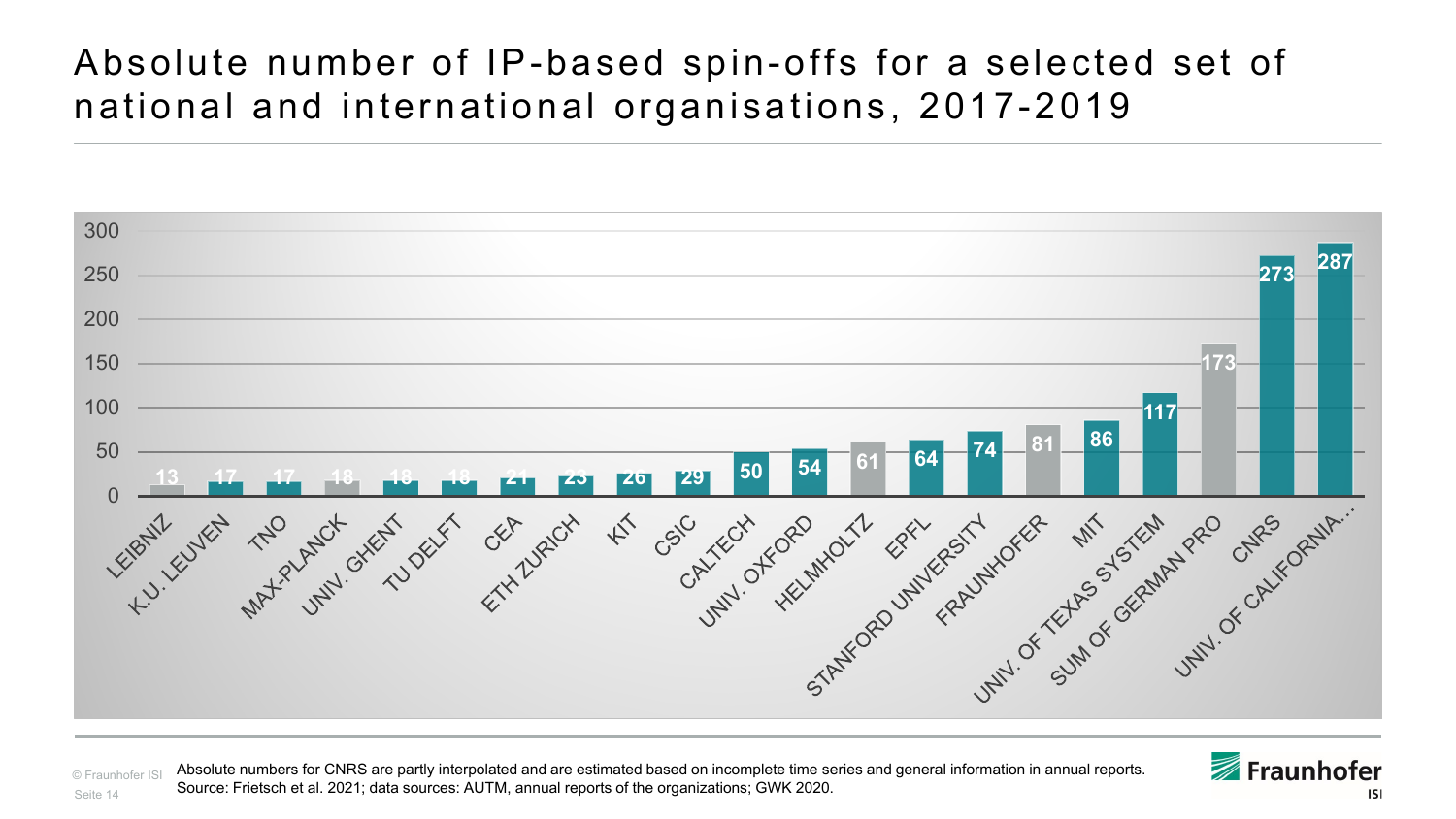#### Avg. No. of IP-based spin-offs per 1,000 employees for a sel. set of national and international organisations, 2017-2019



© Fraunhofer ISI Seite 15 Absolute numbers for CNRS are partly interpolated and are estimated based on incomplete time series and general information in annual reports. Source: Frietsch et al. 2021; data sources: AUTM, annual reports of the organizations; GWK 2020.

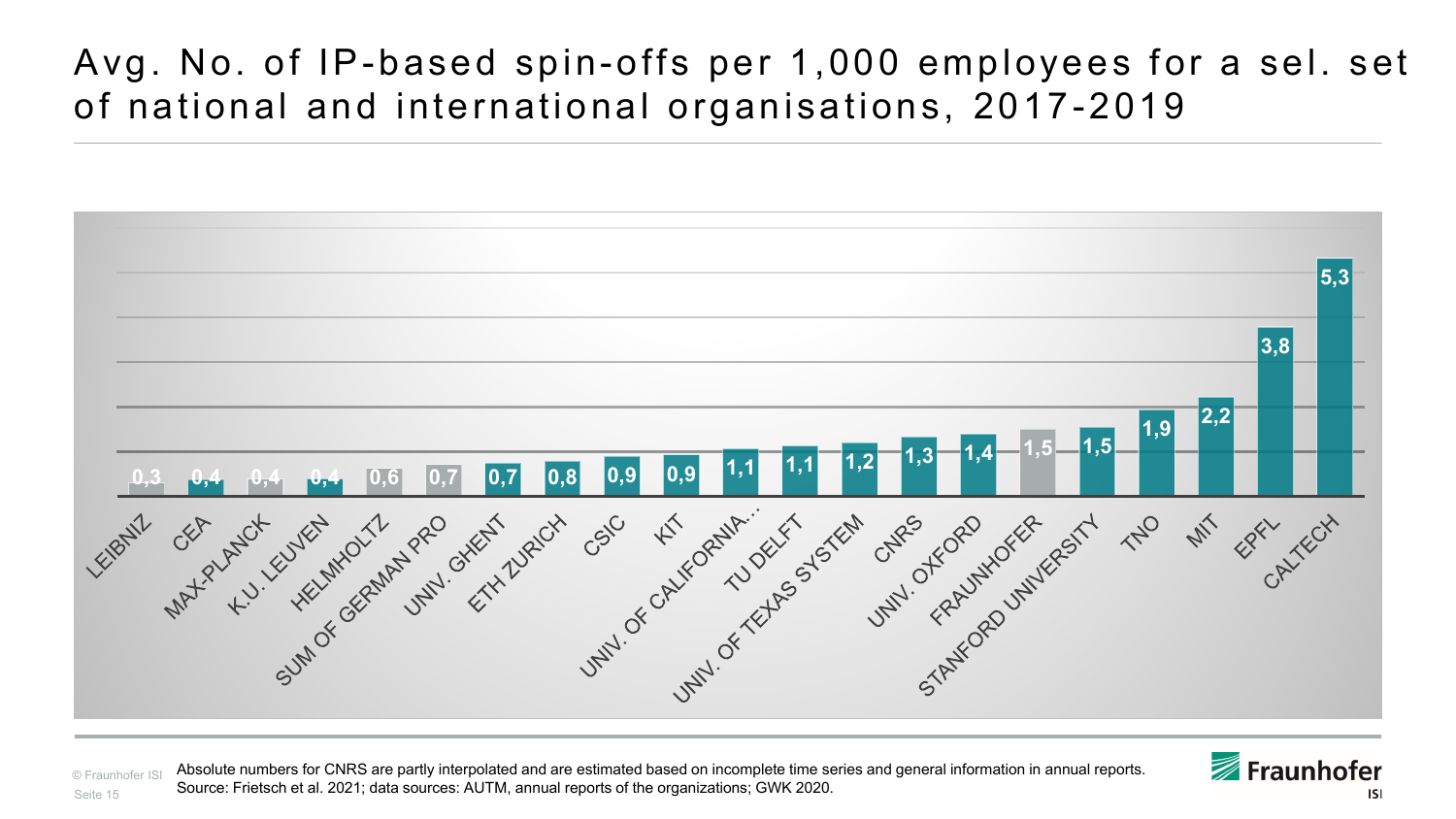#### Number of knowledge-based spin-offs from German PROs and universities 2010 to 2019



© Fraunhofer ISI \* Data for 2019 incomplete.

Seite 16 Source: Frietsch et al. 2021; data sources: AUTM, annual reports of the organizations; GWK 2020.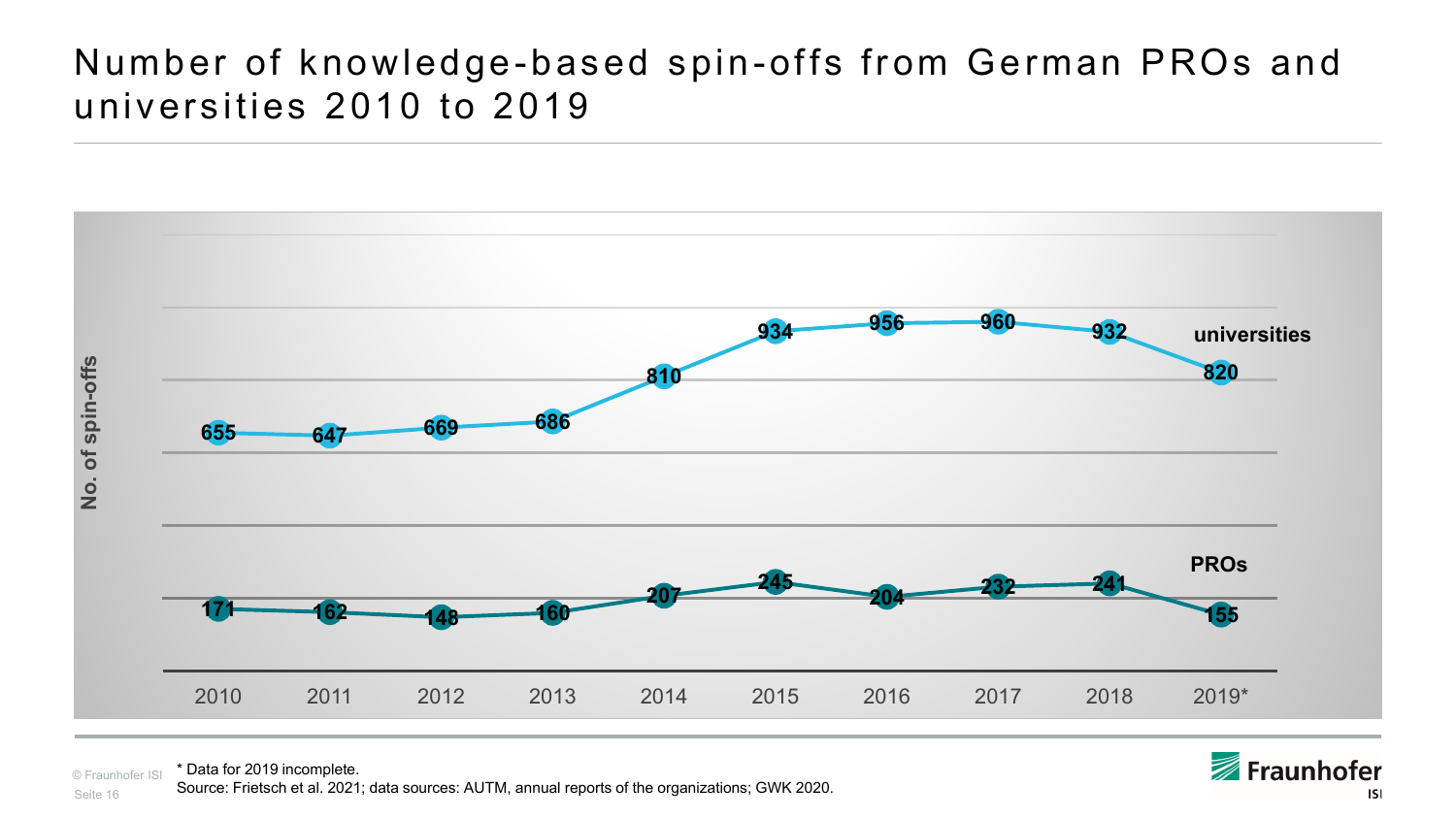#### Number of knowledge-based spin-offs from German PROs 2010 to 2019 by PRO



© Fraunhofer ISI \* Data for 2019 incomplete.

Seite 17 Source: Frietsch et al. 2021; data sources: AUTM, annual reports of the organizations; GWK 2020.

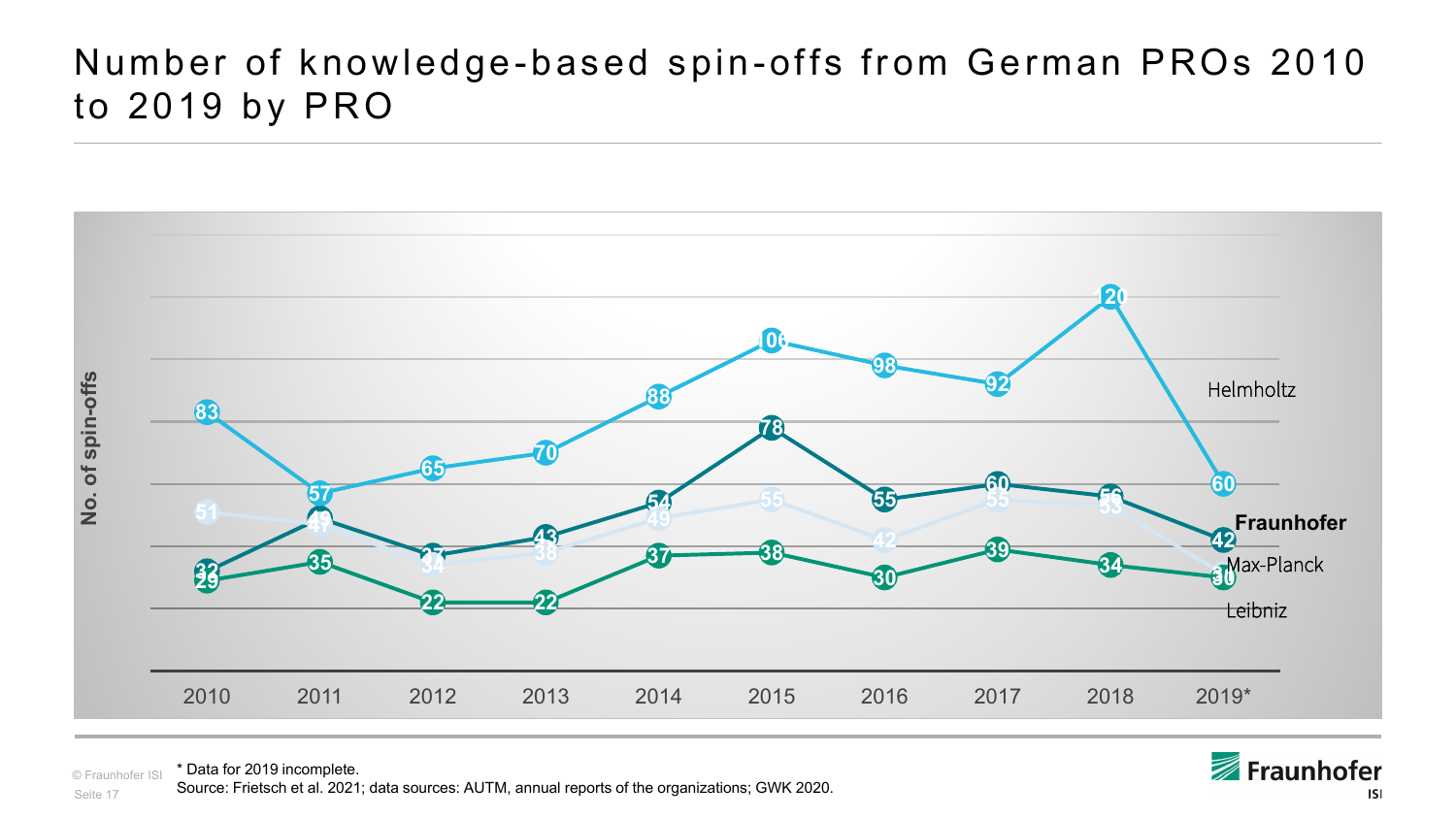### Industry distribution of knowledge-based spin-offs from German PROs and universities founded during 2010 and 2019



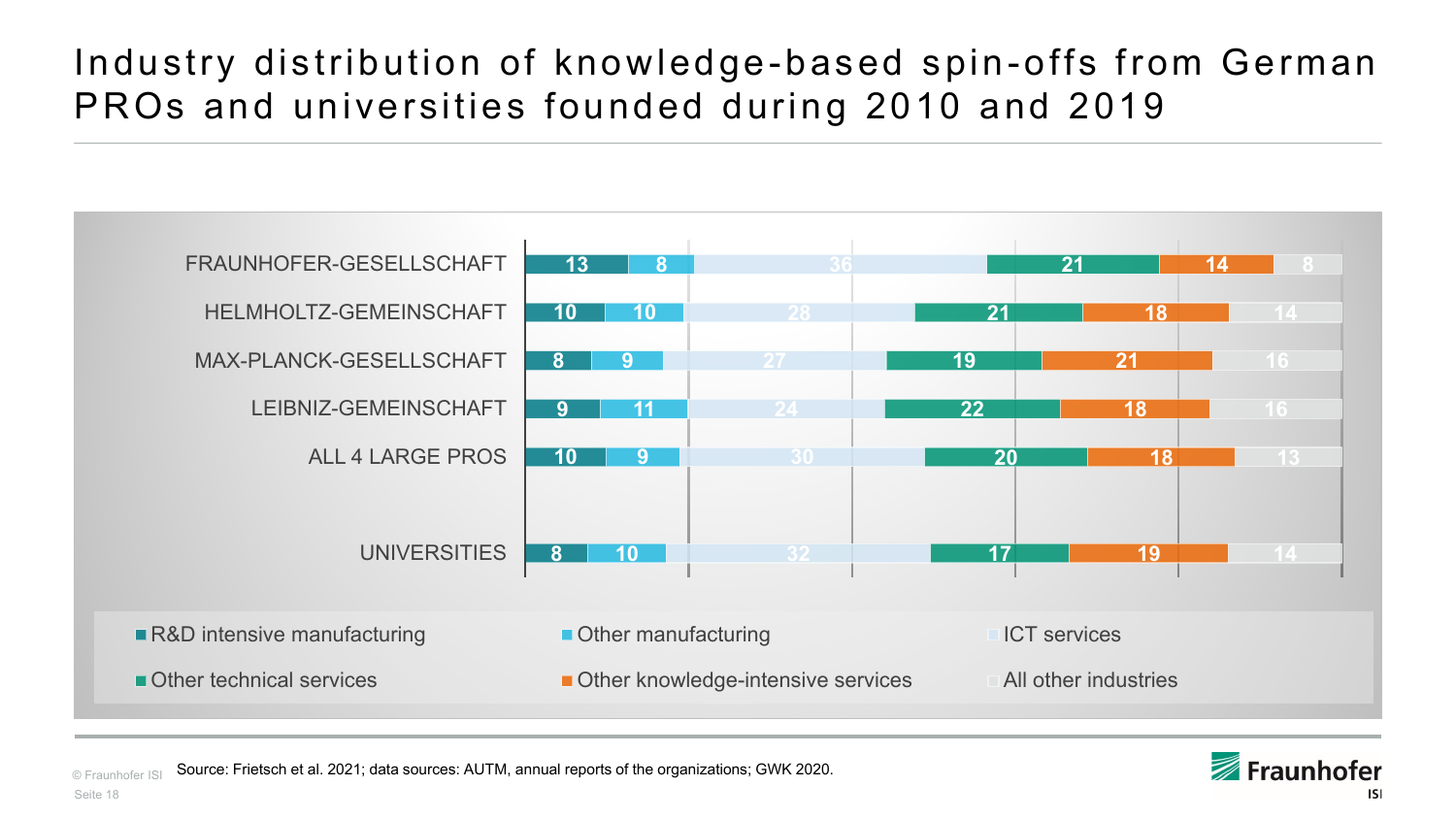## THE ECONOMIC IMPACT OF THE FRAUNHOFER GESELLSCHAFT

Core messages:

- Fraunhofer partners considerably benefit from collaboration
- Focus on SMEs in terms of the numbers of projects
- Fraunhofer contributes considerably to GDP, especially by indirect knowledge-effects

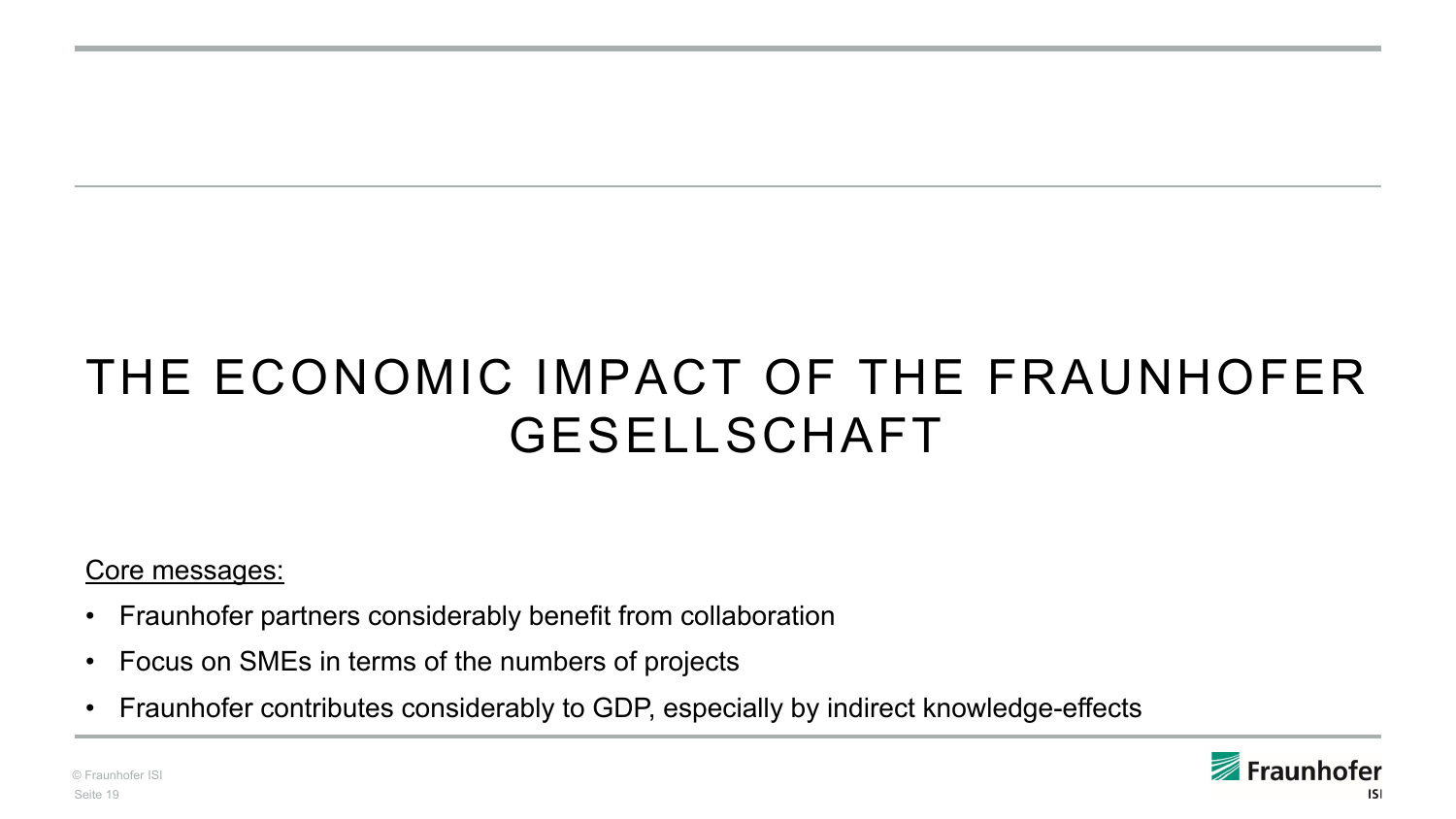### Fraunhofer's budget and N of projects of contract research with industry (German companies only)



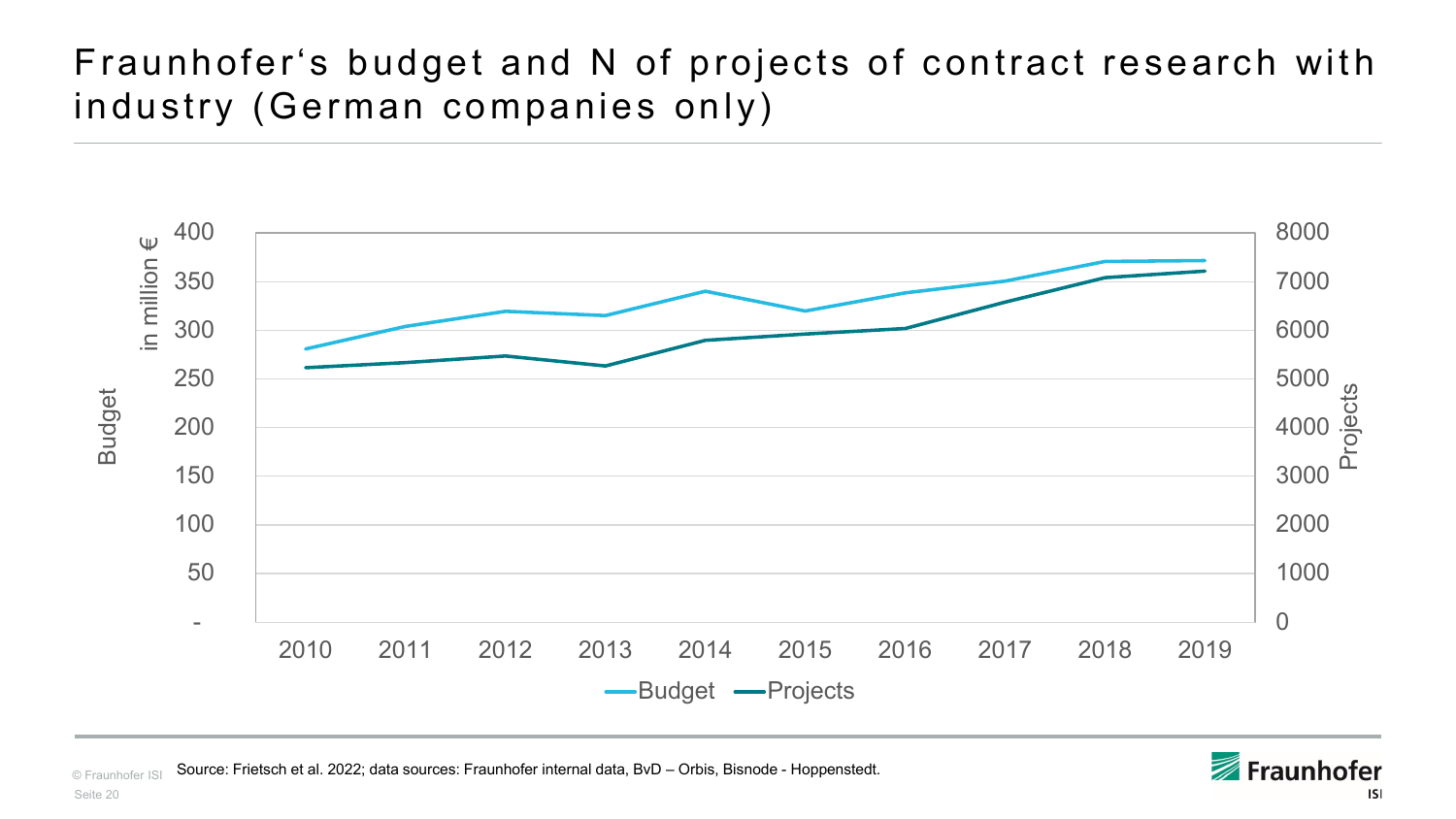#### Size groups (employment) of Fraunhofer's company partners , 2015-2020



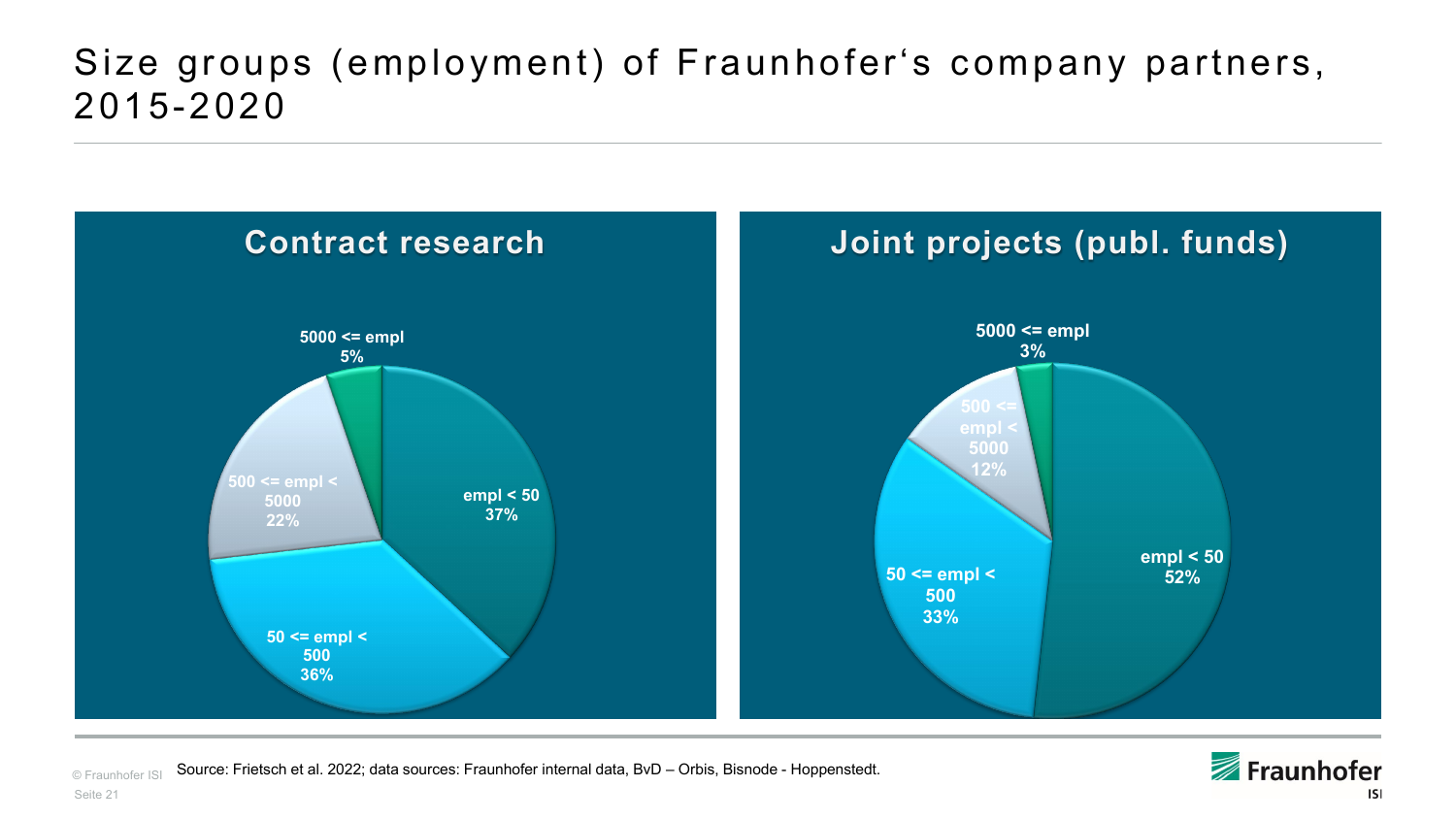### Economic impacts of Fraunhofer on industry partners

- The project-based collaborations of Fraunhofer with industry take at least two forms: direct contract research and publicly funded joint research
	- the numbers and volumes of both forms are increasing over time, so Fraunhofer is reaching more and broader sets of economic actors
	- SMEs are the largest group of partners (especially medium-sized)
	- broad coverage of (mainly R&D-intensive) economically relevant sectors in Germany: transport, chemistry, materials, machinery, IT, ...
- Fraunhofer partners can be characterized as being medium-sized, R&D active companies with a complex product portfolio and semi-standardized production lines
- **The collaborations with Fraunhofer (and also other PROs) have positive impacts on the performance (labour productivity, EBIT, turnover) of the partner companies; SMEs benefit relatively more and significant**

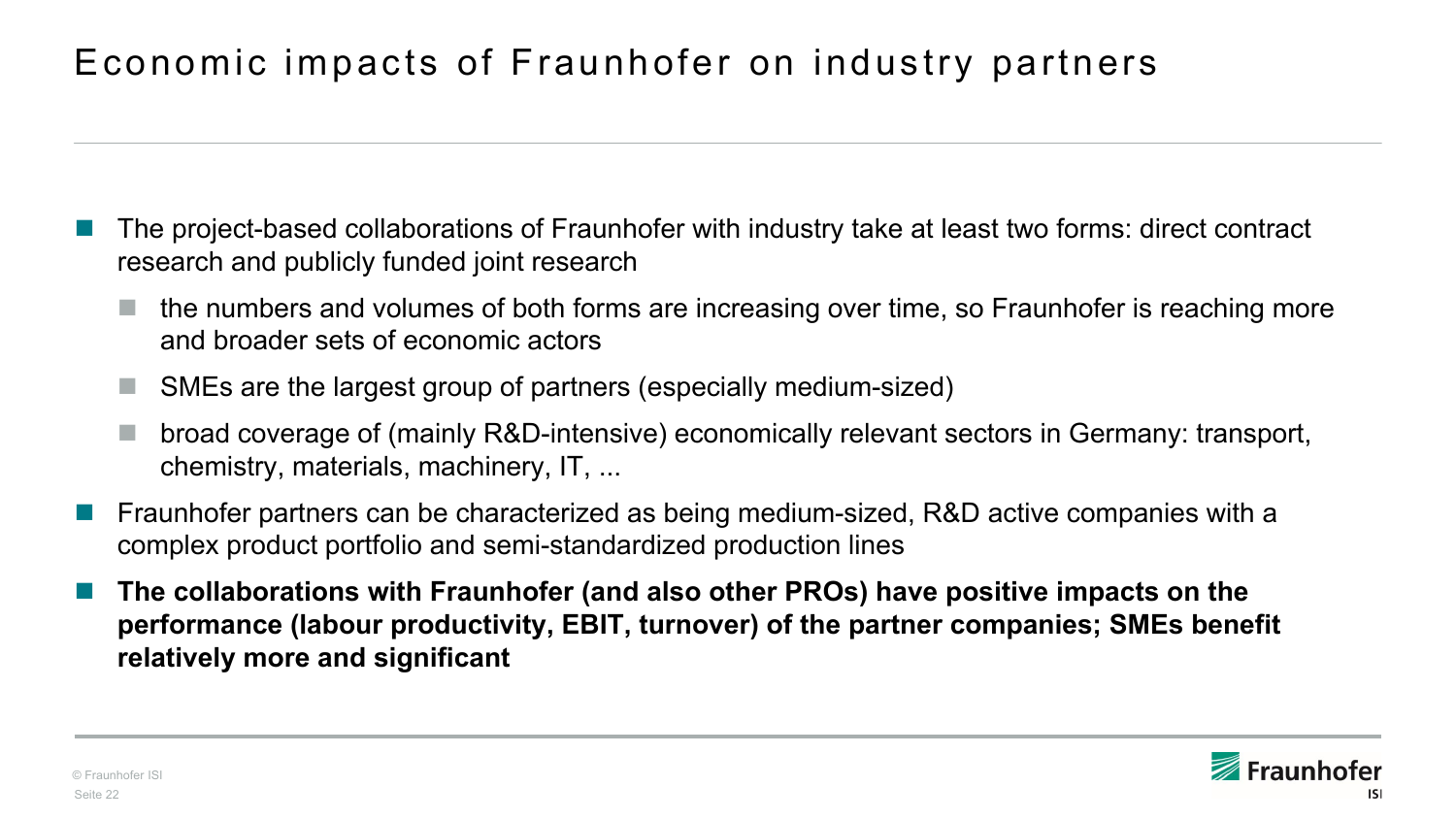#### Summarizing Conclusions

- There are much more transfer channels from public organizations to industry than (simple) IPR-based measures
- The IPR focus leads to underestimations of the contribution
- Some transfer channels are in the main responsibility of the science system, some of industry, and some require joint efforts
- The national system and especially the missions of the research organizations play a major role in the selection of relevant (proper) transfer channels
- Transfer should not be seen as an act of handing things over or a stage-gate-process, but rather as a joint process and joint effort of science and industry => the earlier they join forces, the higher is the probability of successful transfer processes